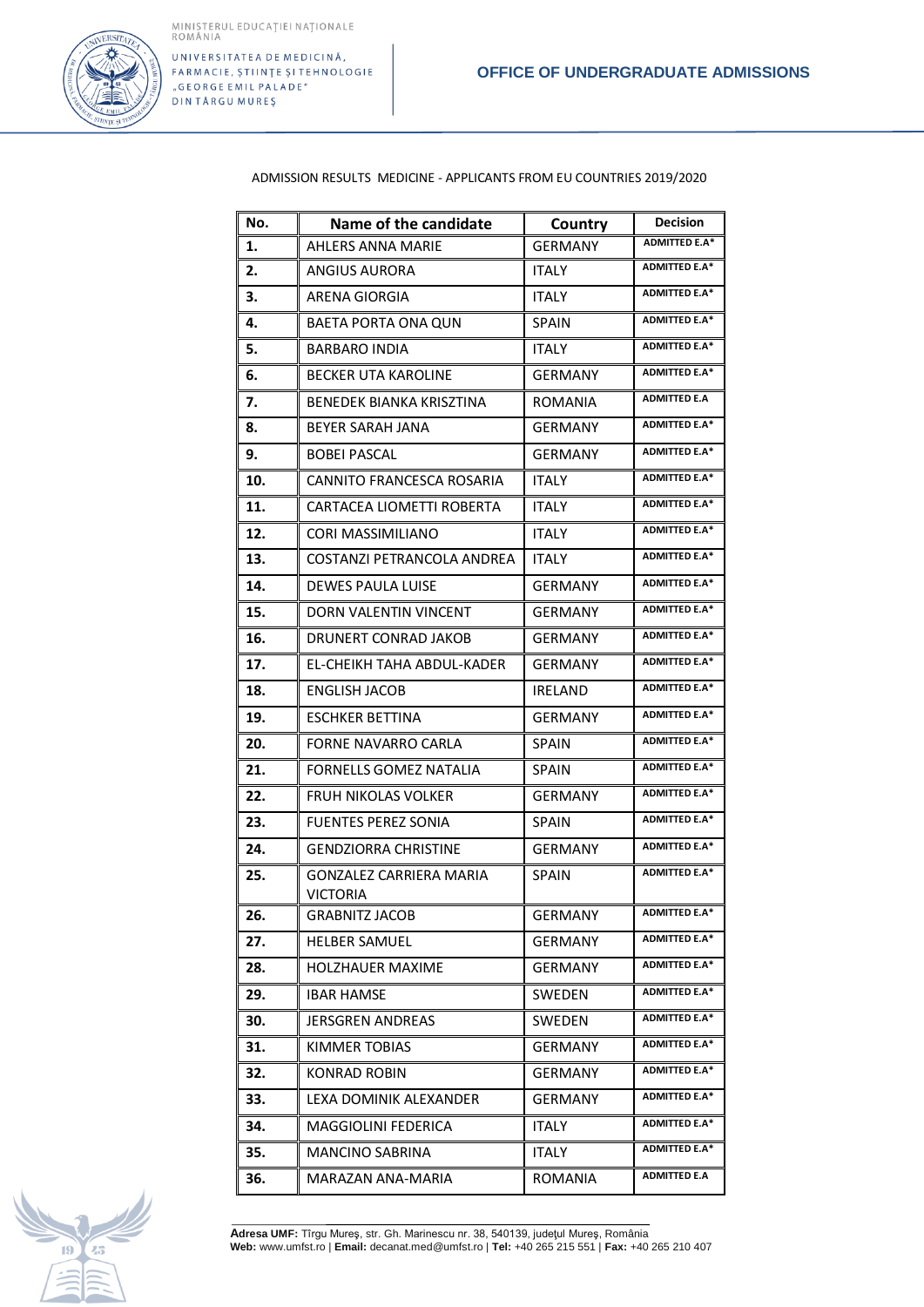

| 37. | <b>MENZLER JULIUS BERNHARD</b>                   | <b>GERMANY</b> | <b>ADMITTED E.A*</b> |
|-----|--------------------------------------------------|----------------|----------------------|
| 38. | MICHALAK MAX TOBIAS                              | <b>GERMANY</b> | <b>ADMITTED E.A*</b> |
| 39. | MISKINE AHMAD                                    | <b>GERMANY</b> | <b>ADMITTED E.A*</b> |
| 40. | NONIS CHANEL                                     | GERMANY        | <b>ADMITTED E.A*</b> |
| 41. | OSMANI MERGIM                                    | <b>SWEDEN</b>  | <b>ADMITTED E.A*</b> |
| 42. | PIERSON TJORNEN                                  | <b>GERMANY</b> | <b>ADMITTED E.A*</b> |
| 43. | POLANO SILVIA                                    | <b>ITALY</b>   | <b>ADMITTED E.A*</b> |
| 44. | PUSKAS ANNA ZSOFIA                               | <b>HUNGARY</b> | <b>ADMITTED E.A*</b> |
| 45. | <b>RUSS ANNA-JULIA</b>                           | <b>GERMANY</b> | <b>ADMITTED E.A*</b> |
| 46. | SANDER LEA NINA                                  | <b>GERMANY</b> | <b>ADMITTED E.A*</b> |
| 47. | SANNA LUCREZIA                                   | <b>ITALY</b>   | <b>ADMITTED E.A*</b> |
| 48. | SCHADE KARL RICHARD                              | <b>GERMANY</b> | <b>ADMITTED E.A*</b> |
| 49. | <b>SCHMIDT MARLENE</b>                           | <b>GERMANY</b> | <b>ADMITTED E.A*</b> |
| 50. | <b>SCHREIBER NEELE SOPHIE</b>                    | <b>GERMANY</b> | <b>ADMITTED E.A*</b> |
| 51. | SPRUNKEN JOS SIMON MARIA                         | <b>GERMANY</b> | <b>ADMITTED E.A*</b> |
| 52. | STEFFEN TABEA LAURA LUISE                        | <b>GERMANY</b> | <b>ADMITTED E.A*</b> |
| 53. | STROBL THERESA MARIA                             | <b>GERMANY</b> | <b>ADMITTED E.A*</b> |
| 54. | SULEIMAN MOHAMMED                                | <b>GERMANY</b> | <b>ADMITTED E.A*</b> |
| 55. | TARAR BRIHA                                      | <b>GERMANY</b> | <b>ADMITTED E.A*</b> |
| 56. | <b>VALENCIA SILVA PATRICIA</b><br><b>FABIOLA</b> | <b>SPAIN</b>   | <b>ADMITTED E.A*</b> |
| 57. | VARELA E VIOLA JANETE                            | PORTUGAL       | <b>ADMITTED E.A*</b> |
| 58. | <b>WIECHERT MAXI</b>                             | <b>GERMANY</b> | <b>ADMITTED E.A*</b> |
| 59. | <b>WOLTERMANN ISABELLA SOFIE</b>                 | <b>GERMANY</b> | <b>ADMITTED E.A*</b> |
| 60. | YOGARATNAN JATHURSAN                             | <b>GERMANY</b> | <b>ADMITTED E.A*</b> |
| 61. | YOSIEF ADRIANA                                   | <b>SWEDEN</b>  | <b>ADMITTED E.A*</b> |
| 62. | ZEYER FLORIAN LUKAS                              | <b>GERMANY</b> | <b>ADMITTED E.A*</b> |
| 63. | CIMPEAN IRIS ANAMARIA                            | <b>ROMANIA</b> | ADMITTED             |
| 64. | <b>BOAR CODRUT FLORIN</b>                        | <b>ROMANIA</b> | <b>ADMITTED</b>      |
| 65. | NYRADY LORETTA ENIKO                             | <b>HUNGARY</b> | ADMITTED             |
| 66. | <b>SCHROLL SOPHIE</b>                            | <b>GERMANY</b> | <b>ADMITTED</b>      |
| 67. | <b>FRAU FEDERICA</b>                             | <b>ITALY</b>   | <b>ADMITTED</b>      |
| 68. | AL-HUSSEIN HEBA HAMZA                            | SWEDEN         | <b>ADMITTED</b>      |
| 69. | DORR CAROLINE MARIE                              | GERMANY        | ADMITTED             |
| 70. | <b>GRIGORAS VALENTIN GABRIEL</b>                 | ROMANIA        | ADMITTED             |
| 71. | GRUPP LARA ANN                                   | GERMANY        | ADMITTED             |
| 72. | SENGER CHIARA MARIA                              | <b>GERMANY</b> | <b>ADMITTED</b>      |
| 73. | <b>BORSOS ANDREA</b>                             | <b>AUSTRIA</b> | ADMITTED             |
| 74. | FLEISCHMANN XAVER MANFRED                        | GERMANY        | <b>ADMITTED</b>      |
| 75. | <b>BECKER NINA ZOE</b>                           | GERMANY        | ADMITTED             |

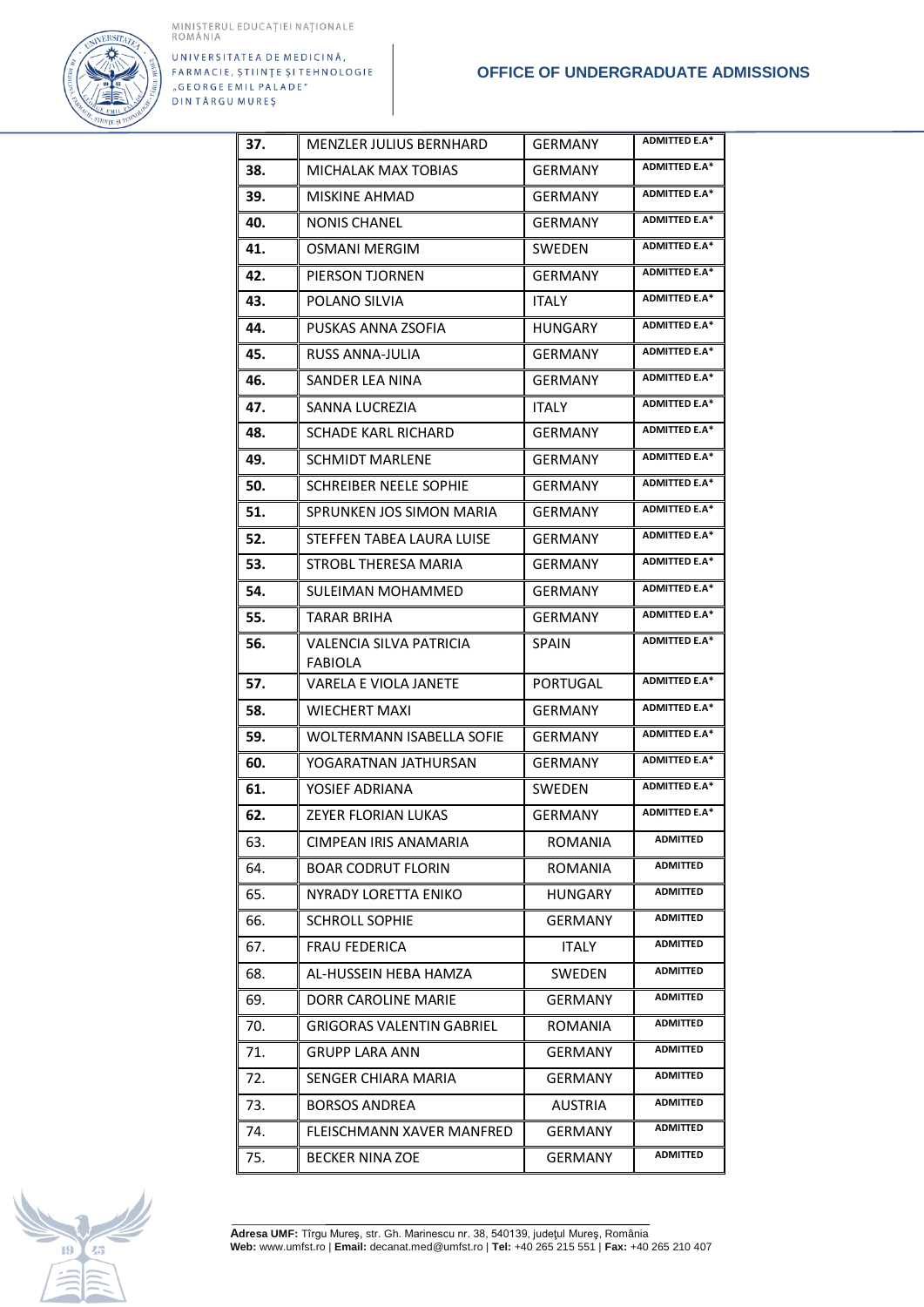

| 76.  | KAINLAURI MILLA                              | <b>FINLAND</b> | <b>ADMITTED</b> |
|------|----------------------------------------------|----------------|-----------------|
| 77.  | <b>GHAFOURNIA DARYUSCH JULIAN</b>            | <b>GERMANY</b> | <b>ADMITTED</b> |
| 78.  | NAGY MARIE-KRISTINE                          | AUSTRIA        | <b>ADMITTED</b> |
| 79.  | ANNUNZIATA CHIARA                            | <b>ITALY</b>   | <b>ADMITTED</b> |
| 80.  | LIEBERTZ CLARA THEODORA                      | <b>GERMANY</b> | <b>ADMITTED</b> |
| 81.  | LYKOURIS VASILEIOS-AIAKOS                    | <b>GREECE</b>  | <b>ADMITTED</b> |
| 82.  | <b>MICHELINI SAMUEL</b>                      | <b>ITALY</b>   | <b>ADMITTED</b> |
| 83.  | VASCIAVEO LUDOVICA                           | <b>ITALY</b>   | <b>ADMITTED</b> |
| 84.  | ROTAR DAN-CRISTIAN                           | <b>ROMANIA</b> | <b>ADMITTED</b> |
| 85.  | ARSHAD TAYYAB                                | <b>GERMANY</b> | <b>ADMITTED</b> |
| 86.  | GLIGOR TEODORA-KARIN                         | ROMANIA        | <b>ADMITTED</b> |
| 87.  | <b>GUNZEL NINA CHIARA</b>                    | <b>GERMANY</b> | <b>ADMITTED</b> |
| 88.  | KOROVINA VALERIJA                            | LATVIA         | <b>ADMITTED</b> |
| 89.  | MOHAMMED ELTAYEB AYAN                        | <b>SWEDEN</b>  | <b>ADMITTED</b> |
| 90.  | <b>NAGY JANINA</b>                           | <b>GERMANY</b> | <b>ADMITTED</b> |
| 91.  | RICHTER MARC                                 | <b>GERMANY</b> | <b>ADMITTED</b> |
| 92.  | ROMPPAINEN MAIRE KYLLIKKI                    | <b>FINLAND</b> | <b>ADMITTED</b> |
| 93.  | <b>SCHMIDT JONAS GOTZ</b>                    | <b>GERMANY</b> | <b>ADMITTED</b> |
| 94.  | AKSUOGLU TOLGA                               | <b>GERMANY</b> | <b>ADMITTED</b> |
| 95.  | COMANICI ALEXANDRU                           | ROMANIA        | <b>ADMITTED</b> |
| 96.  | <b>HORVATH LUKAS</b>                         | ROMANIA        | <b>ADMITTED</b> |
| 97.  | LUKE ALISSA ANNA                             | <b>GERMANY</b> | <b>ADMITTED</b> |
| 98.  | ABSHIR MULKI ABDULLAHI                       | <b>FINLAND</b> | <b>ADMITTED</b> |
| 99.  | AKSUOGLU BORA                                | <b>GERMANY</b> | <b>ADMITTED</b> |
| 100. | <b>THEODOROPOULOS</b><br><b>KONSTANTINOS</b> | <b>GREECE</b>  | <b>ADMITTED</b> |
| 101. | GIDEY DIANA LYDIA SANNA                      | <b>SWEDEN</b>  | <b>ADMITTED</b> |
|      | FUTUNA                                       |                |                 |
| 102. | GRACIA MUNUERA PILAR                         | <b>SPAIN</b>   | <b>ADMITTED</b> |
| 103. | KAUCHER LISANN MARIA                         | GERMANY        | <b>ADMITTED</b> |
| 104. | <b>BUSE IULIA-MARIA</b>                      | ROMANIA        | <b>ADMITTED</b> |
| 105. | <b>HERBST SASKIA</b>                         | <b>GERMANY</b> | ADMITTED        |
| 106. | PRANTERA SIMONA                              | ITALY          | <b>ADMITTED</b> |
| 107. | <b>RECH LOUIS</b>                            | <b>GERMANY</b> | <b>ADMITTED</b> |
| 108. | AFRICH OMAR                                  | <b>GERMANY</b> | ADMITTED        |
| 109. | CIVITA ROBERTA                               | <b>ITALY</b>   | ADMITTED        |
| 110. | FERNANDEZ ULRICH PABLO<br>MARIA MIGUEL       | GERMANY        | ADMITTED        |
| 111. | <b>MORO MARIA CHIARA</b>                     | <b>ITALY</b>   | <b>ADMITTED</b> |
| 112. | NEES LEYLA                                   | GERMANY        | <b>ADMITTED</b> |
| 113. | ZIMMERMANN NIKOLAS                           | <b>GERMANY</b> | <b>ADMITTED</b> |

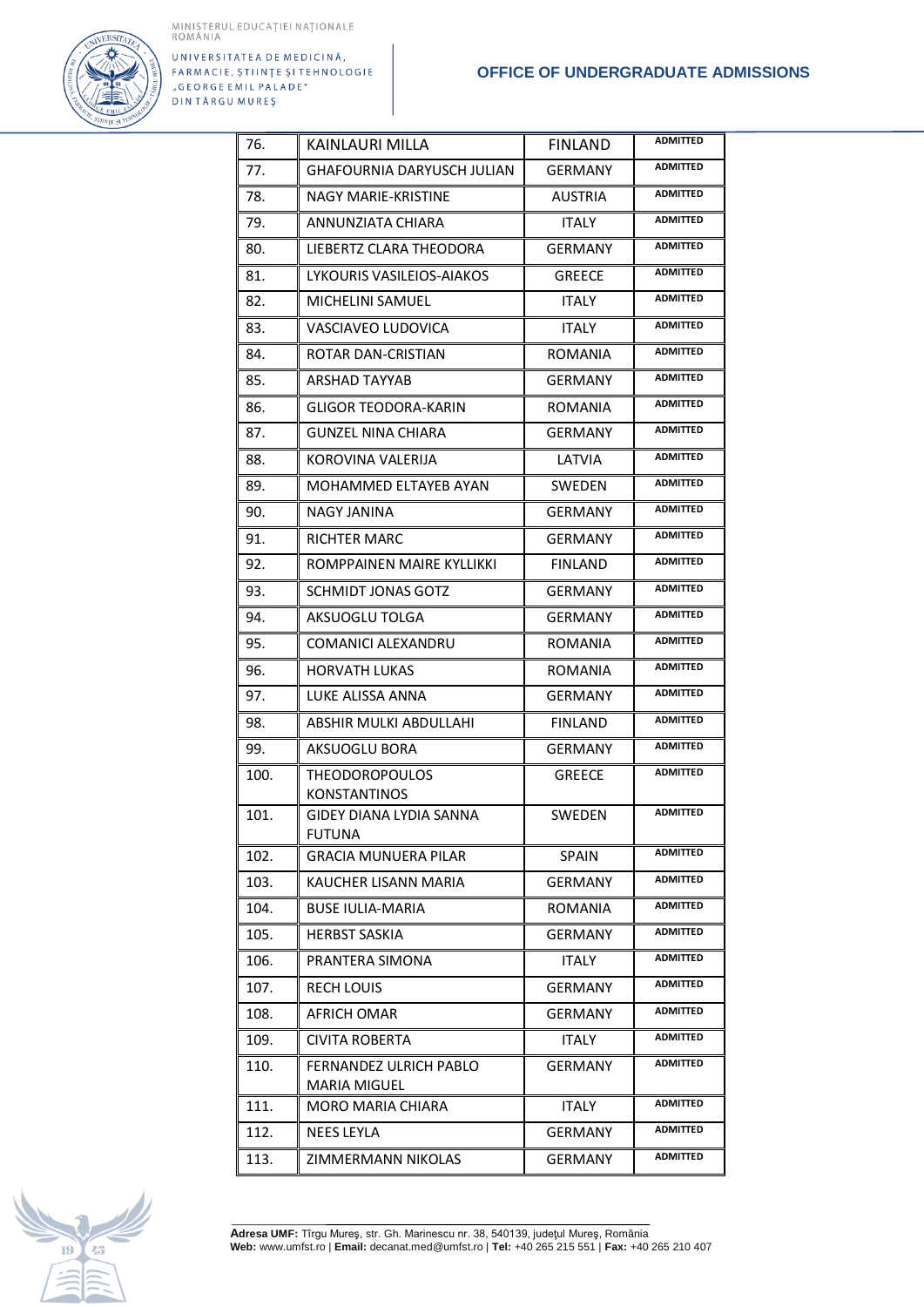

| 114.         | ABDULLAHI XANAAN MOHAMED                       | <b>FINLAND</b>          | <b>ADMITTED</b> |
|--------------|------------------------------------------------|-------------------------|-----------------|
| 115.         | AJAB ABDULLAH                                  | U.K.                    | <b>ADMITTED</b> |
| 116.         | <b>BELLABUONO NICOLE</b>                       | <b>ITALY</b>            | <b>ADMITTED</b> |
| 117.         | <b>KHALID MILAN</b>                            | <b>FINLAND</b>          | <b>ADMITTED</b> |
| 118.         | <b>KOSTKA BERNADETT</b>                        | <b>HUNGARY</b>          | <b>ADMITTED</b> |
| 119.         | LARREA SANCHEZ-MONGE SOFIA                     | <b>SPAIN</b>            | <b>ADMITTED</b> |
| 120.         | MOALIN ISMAHAN HUSSEIN                         | <b>FINLAND</b>          | <b>ADMITTED</b> |
| 121.         | MOSEBACH NADA                                  | <b>GERMANY</b>          | <b>ADMITTED</b> |
| 122.         | PAGANO MARICA                                  | <b>ITALY</b>            | <b>ADMITTED</b> |
| 123.         | SHIEKH AALIA MOHAMOUD                          | SWEDEN                  | <b>ADMITTED</b> |
| 124.         | SIMEONE NICCOLO MARIA                          | <b>ITALY</b>            | <b>ADMITTED</b> |
| 125.         | CACIULA TOMA-CRISTIAN                          | ROMANIA                 | <b>ADMITTED</b> |
| 126.         | SOHAIL ATA UL NAYEE SOAHIL                     | <b>GERMANY</b>          | <b>ADMITTED</b> |
| 127.         | ABDI MAHAD ABDI-WELI                           | <b>NORWAY</b>           | <b>ADMITTED</b> |
| 128.         | <b>GAUMANN PAULINE</b>                         | <b>GERMANY</b>          | <b>ADMITTED</b> |
| 129.         | <b>MISKINE MOHAMED</b>                         | <b>GERMANY</b>          | <b>ADMITTED</b> |
| 130.         | ROFFE VINCENT MARK                             | <b>GERMANY</b>          | <b>ADMITTED</b> |
| 131.         | SCHUKARDT ALEXANDER JAN                        | <b>GERMANY</b>          | <b>ADMITTED</b> |
| 132.         | <b>VINCIGUERRA DIANA</b>                       | <b>ITALY</b>            | <b>ADMITTED</b> |
| 133.         | <b>JAMAA BISHAR MOHAMED</b>                    | <b>SWEDEN</b>           | <b>ADMITTED</b> |
| 134.         | MOGOREANU ANDA                                 | <b>ROMANIA</b>          | <b>ADMITTED</b> |
| 135.         | <b>NAVE PAUL SIMON</b>                         | <b>GERMANY</b>          | <b>ADMITTED</b> |
| 136.         | <b>PRISCO FELICE</b>                           | <b>ITALY</b>            | <b>ADMITTED</b> |
| 137.         | <b>BRUMM SEBASTIAN</b>                         | <b>GERMANY</b>          | <b>ADMITTED</b> |
| 138.         | <b>THUN LISA MARIE</b>                         | <b>GERMANY</b>          | <b>ADMITTED</b> |
| 139.         | CARLUCCIO GIULIO                               | <b>ITALY</b>            | <b>REJECTED</b> |
| 140.         | <b>BOICEAN ANDREI</b>                          | ROMANIA                 | <b>REJECTED</b> |
| 141.         | GENOVA PEZZELLA ACHIROPITA<br><b>BENEDETTA</b> | <b>ITALY</b>            | <b>REJECTED</b> |
| 142.         | RAHIMI MINA                                    | <b>FINLAND</b>          | <b>REJECTED</b> |
| 143.         | <b>URSAN DAVID</b>                             | ROMANIA                 | <b>REJECTED</b> |
| 144.         | VALBUENA LOPEZ MARIA                           | <b>SPAIN</b>            | <b>REJECTED</b> |
| 145.         | LI GOTTI GRASSELLI                             | <b>ITALY</b>            | <b>REJECTED</b> |
|              | <b>CHRISTOPHER</b>                             |                         | <b>REJECTED</b> |
| 146.<br>147. | HAJJEH RAHEL<br><b>HAMAD OMAR</b>              | <b>ITALY</b><br>GERMANY | <b>REJECTED</b> |
| 148.         | LANGELLA MARIA ROSARIA                         | <b>ITALY</b>            | <b>REJECTED</b> |
| 149.         | CIOLA LEONARDO MARIA                           | ITALY                   | <b>REJECTED</b> |
| 150.         | ANDOLINA ALESSANDRO                            | <b>ITALY</b>            | <b>REJECTED</b> |
| 151.         | <b>BOVE ANNAOMY</b>                            | <b>ITALY</b>            | <b>REJECTED</b> |
| 152.         | CATANIA MARIA CRISTINA                         | <b>ITALY</b>            | <b>REJECTED</b> |
| 153.         | CIOMMEI EUGENIO                                | ITALY                   | <b>REJECTED</b> |
|              |                                                |                         |                 |

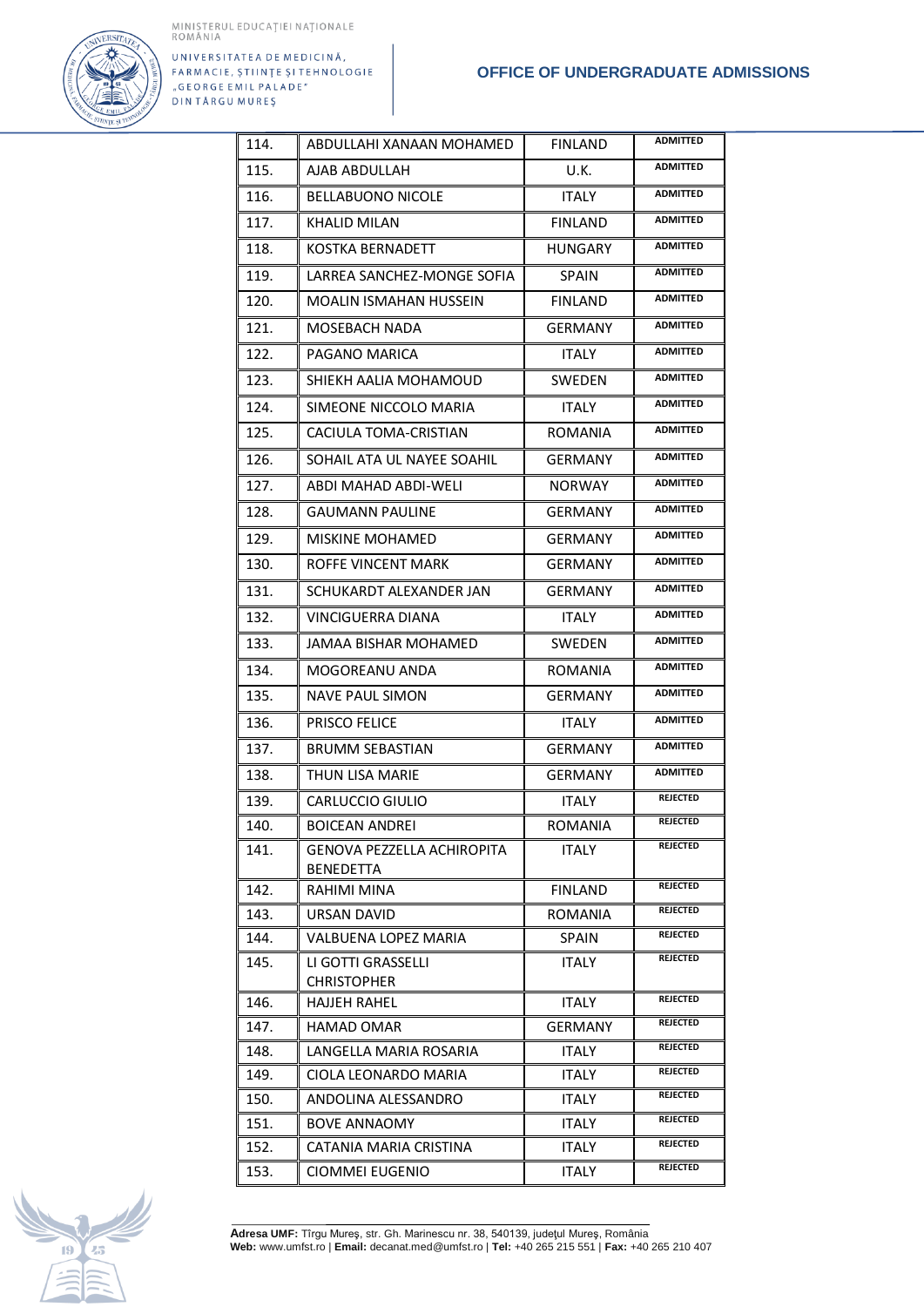

| 154. | <b>FIEDLER EYTAN ERIC</b>                          | <b>GERMANY</b> | <b>REJECTED</b> |
|------|----------------------------------------------------|----------------|-----------------|
| 155. | <b>GEBREYOHANNIS BIRHANE</b><br><b>GEBREMEDHIN</b> | <b>FINLAND</b> | <b>REJECTED</b> |
| 156. | <b>HART COLLINS</b>                                | <b>FINLAND</b> | <b>REJECTED</b> |
| 157. | <b>MADEO LORENZO</b>                               | <b>ITALY</b>   | <b>REJECTED</b> |
| 158. | ABDIRAHMAN HERSI SUMAYA                            | <b>FINLAND</b> | <b>ABSENT</b>   |
| 159. | ACONE MARTINA                                      | <b>ITALY</b>   | <b>ABSENT</b>   |
| 160. | AURIEMMA SALVATORE                                 | <b>ITALY</b>   | <b>ABSENT</b>   |
| 161. | <b>BARKAL ISSA</b>                                 | <b>ROMANIA</b> | <b>ABSENT</b>   |
| 162. | BARKAL JOUMANA                                     | ROMANIA        | <b>ABSENT</b>   |
| 163. | <b>BONDLEE SOPHIA MARIE</b>                        | <b>GERMANY</b> | <b>ABSENT</b>   |
| 164. | CORONEO MIRKO                                      | <b>ITALY</b>   | <b>ABSENT</b>   |
| 165. | <b>CURTIUS JAN ALEXANDER</b><br><b>VINCENT</b>     | <b>GERMANY</b> | <b>ABSENT</b>   |
| 166. | <b>CZURDA REBECCA</b>                              | <b>GERMANY</b> | <b>ABSENT</b>   |
| 167. | D'ANGELO VALENTINA                                 | <b>ITALY</b>   | <b>ABSENT</b>   |
| 168. | DE MARTINO LUDOVICA                                | <b>ITALY</b>   | <b>ABSENT</b>   |
| 169. | DELL'EDERA MARIA TERESA                            | <b>ITALY</b>   | <b>ABSENT</b>   |
| 170. | DELL'EDERA ROSALBA ARDEA                           | <b>ITALY</b>   | <b>ABSENT</b>   |
| 171. | DENNEMANS LARISSA JUDITH                           | GERMANY        | <b>ABSENT</b>   |
| 172. | DETTMERING PAUL JAKOB                              | <b>GERMANY</b> | <b>ABSENT</b>   |
| 173. | DORNOFF LISANNE ASTRID                             | GERMANY        | <b>ABSENT</b>   |
| 174. | DROGE JONAS                                        | GERMANY        | <b>ABSENT</b>   |
| 175. | <b>FAISI EMRAM</b>                                 | <b>GERMANY</b> | <b>ABSENT</b>   |
| 176. | FERNANDEZ HERREROS NEREA                           | <b>SPAIN</b>   | <b>ABSENT</b>   |
| 177. | <b>FORQUIGNON BENJAMIN</b>                         | <b>GERMANY</b> | <b>ABSENT</b>   |
| 178. | <b>FUNDARO CHIARA</b>                              | ITALY          | <b>ABSENT</b>   |
| 179. | <b>GEML ELLEN SOPHIE</b>                           | <b>GERMANY</b> | <b>ABSENT</b>   |
| 180. | <b>GIORGI MARIA</b>                                | <b>ITALY</b>   | <b>ABSENT</b>   |
| 181. | <b>GOZZER VALENTINA</b>                            | ITALY          | <b>ABSENT</b>   |
| 182. | HAASIS FABIAN ADRIAN<br>RICHARD WINNETOU           | GERMANY        | <b>ABSENT</b>   |
| 183. | HARTMANN JULIAN ANDREAS<br>GUNTER                  | <b>GERMANY</b> | <b>ABSENT</b>   |
| 184. | <b>HASLAUER PAULA SOPHIE</b>                       | GERMANY        | <b>ABSENT</b>   |
| 185. | HEEGE LISA MARIA                                   | GERMANY        | <b>ABSENT</b>   |
| 186. | JAGELER LISA MARIE                                 | GERMANY        | <b>ABSENT</b>   |
| 187. | KLINGER JAN MARIO                                  | GERMANY        | <b>ABSENT</b>   |
| 188. | KOLB LEORA MARIA                                   | GERMANY        | <b>ABSENT</b>   |
| 189. | KRATSOS JANNIS DIMITRIOS                           | GERMANY        | ABSENT          |
| 190. | KUHN DESIREE ALEXANDRA                             | GERMANY        | <b>ABSENT</b>   |
| 191. | <b>MALA'EBEH FLORIAN</b>                           | <b>GERMANY</b> | <b>ABSENT</b>   |
| 192. | MARTIG MAXIME LEO                                  | GERMANY        | <b>ABSENT</b>   |
| 193. | MERILEHTO ELLI-MAARIT                              | <b>FINLAND</b> | ABSENT          |
| 194. | MOHHAMED HAGI KHADIJA                              | SWEDEN         | <b>ABSENT</b>   |

R. Company